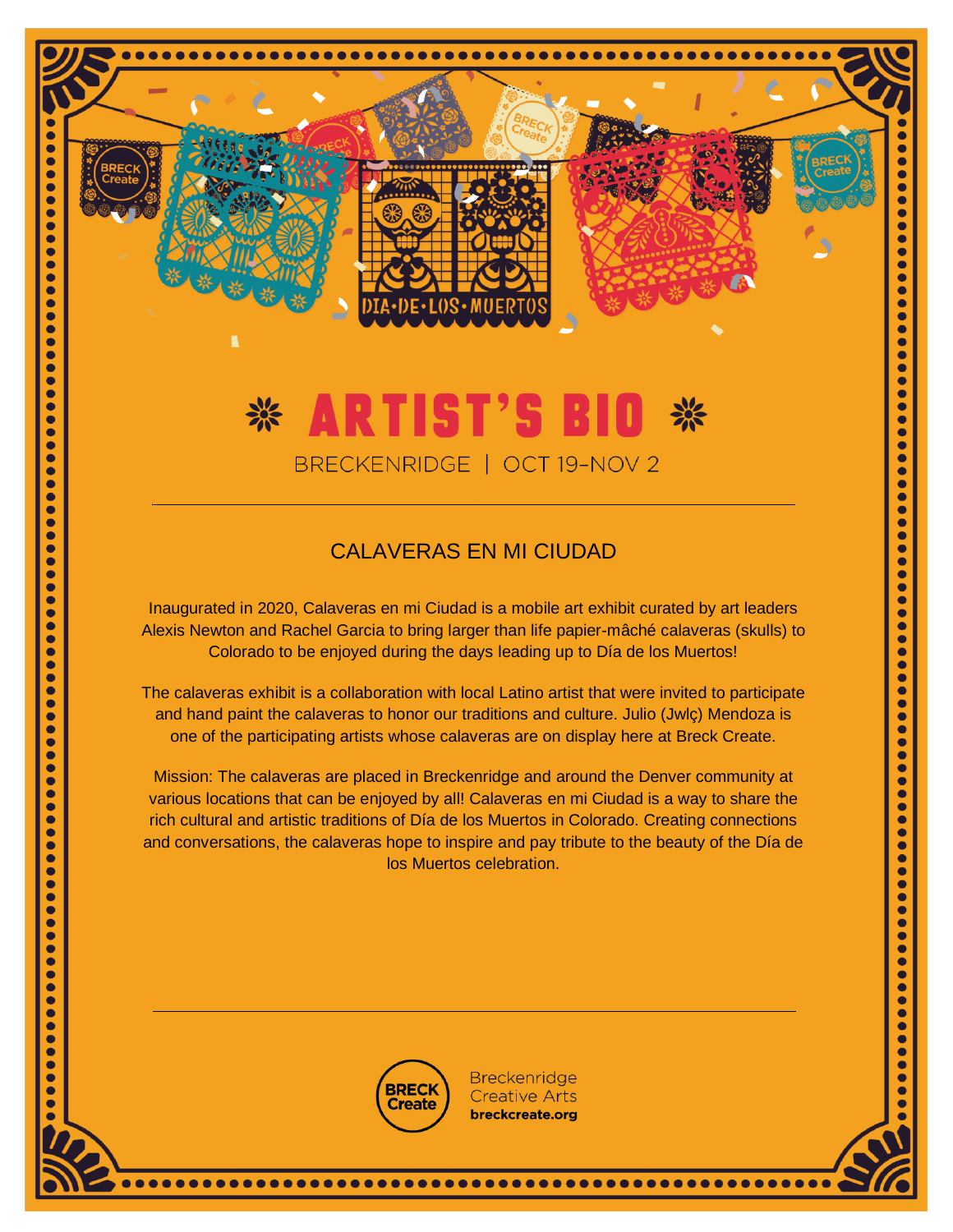### \* ARTIST'S BI BRECKENRIDGE | OCT 19-NOV 2

 $\bullet$  $\bullet$  $\bullet$ 

 $\bullet$ 

 $\ddot{\bullet}$ 

 $\bullet$ 

 $\bullet$ 

 $\bullet$ 

 $\bullet$ 

 $\bullet$ 

 $\bullet$ 

 $\bullet$ 

 $\bullet$ 

 $\bullet$ 

 $\ddot{\bullet}$ 

 $\bullet$ 

 $\bullet$ 

 $\bullet$ 

 $\bullet$ 

 $\bullet$ 

 $\bullet$ 

 $\bullet$ 

 $\ddot{\bullet}$ 

 $\bullet$ 

 $\bullet$ 

 $\bullet$ 

 $\bullet$ 

 $\bullet$ 

 $\bullet$ 

 $\bullet$ 

 $\bullet$ 

 $\ddot{\bullet}$ 

 $\bullet$ 

 $\bullet$ 

 $\bullet$ 

 $\bullet$  $\ddot{\bullet}$ 

 $\bullet$ 

 $\ddot{\bullet}$ 

 $\bullet$ 

 $\bullet$ 

 $\bullet$ 

 $\bullet$ 

 $\bullet$ 

 $\bullet$ 

 $\bullet$  $\bullet$ 

 $\bullet$ 

 $\bullet$ 

 $\bullet$  $\ddot{\bullet}$ 

 $\ddot{\bullet}$ 

 $\bullet$ 

 $\bullet$ 

 $\bullet$ 

 $\bullet$ 

 $\ddot{\bullet}$ 

 $\bullet$ 

 $\bullet$ 

 $\bullet$ 

 $\bullet$ 

 $\bullet$ 

 $\ddot{\bullet}$ 

 $\bullet$ 

 $\bullet$ 

 $\bullet$ 

 $\bullet$ 

 $\bullet$ 

 $\bullet$ 

 $\bullet$ 

 $\bullet$ 

O

 $\bullet$ 

 $\bullet$ 

 $\bullet$ 

 $\bullet$  $\bullet$ 

 $\bullet$ 

 $\bullet$ 

 $\bullet$ 

 $\bullet$ 

 $\bullet$ 

 $\bullet$ 

 $\bullet$ 

 $\bullet$ 

 $\bullet$ 

 $\bullet$ 

 $\ddot{\bullet}$ 

 $\ddot{\bullet}$ 

 $\bullet$ 

 $\bullet$ 

 $\bullet$ 

 $\bullet$ 

 $\ddot{\bullet}$ 

 $\bullet$ 

 $\ddot{\bullet}$ 

 $\bullet$ 

 $\bullet$ 

 $\bullet$ 

 $\bullet$ 

 $\bullet$ 

 $\bullet$ 

 $\bullet$ 

 $\bullet$ 

 $\bullet$ 

 $\bullet$ 

 $\bullet$ 

 $\bullet$  $\bullet$ 

 $\ddot{\bullet}$ 

 $\bullet$ 

 $\bullet$ 

 $\bullet$ 

 $\bullet$ 

 $\bullet$ 

 $\bullet$ 

 $\bullet$ 

 $\bullet$  $\bullet$ 

 $\bullet$ 

 $\bullet$ 

 $\bullet$ 

 $\bullet$  $\ddot{\bullet}$  $\bullet$ 

 $\bullet$ 

 $\bullet$ 

 $\bullet$ 

 $\bullet$ 

 $\bullet$ 

 $\bullet$ 

 $\bullet$ 

 $\bullet$ 

 $\bullet$ 

 $\ddot{\bullet}$ 

 $\bullet$ 

 $\bullet$ 

ŏ

 $\bullet$ 

 $\bullet$ 

 $\bullet$ 

 $\bullet$ 

 $\bullet$ 

 $\bullet$ 

 $\bullet$ 

#### **JULIO (Jwlç) MENDOZA**

Julio (Jwlç) Mendoza is a Denver based painter and a muralist that was born in El Paso, Texas and was raised in Ciudad Juárez until he was 11 years old. At the age of 11 years old Jwlç came to the United States and he has lived in the Westwood area since then, where he has grown artistically thanks to the support of the community there. For Jwlç it is very important to incorporate his motherland roots into his art. Jwlç says, "I am who I am because of my Mexican and Latino heritage, therefore incorporating these into my art makes it meaningful to me and I'm sure it's meaningful to those that can relate as well. I feel it is a gift to get inspired by our own traditions, food, people and colors and it's a blessing to be able to put all these into an art piece and inspire others."



**Breckenridge Creative Arts** breckcreate.org